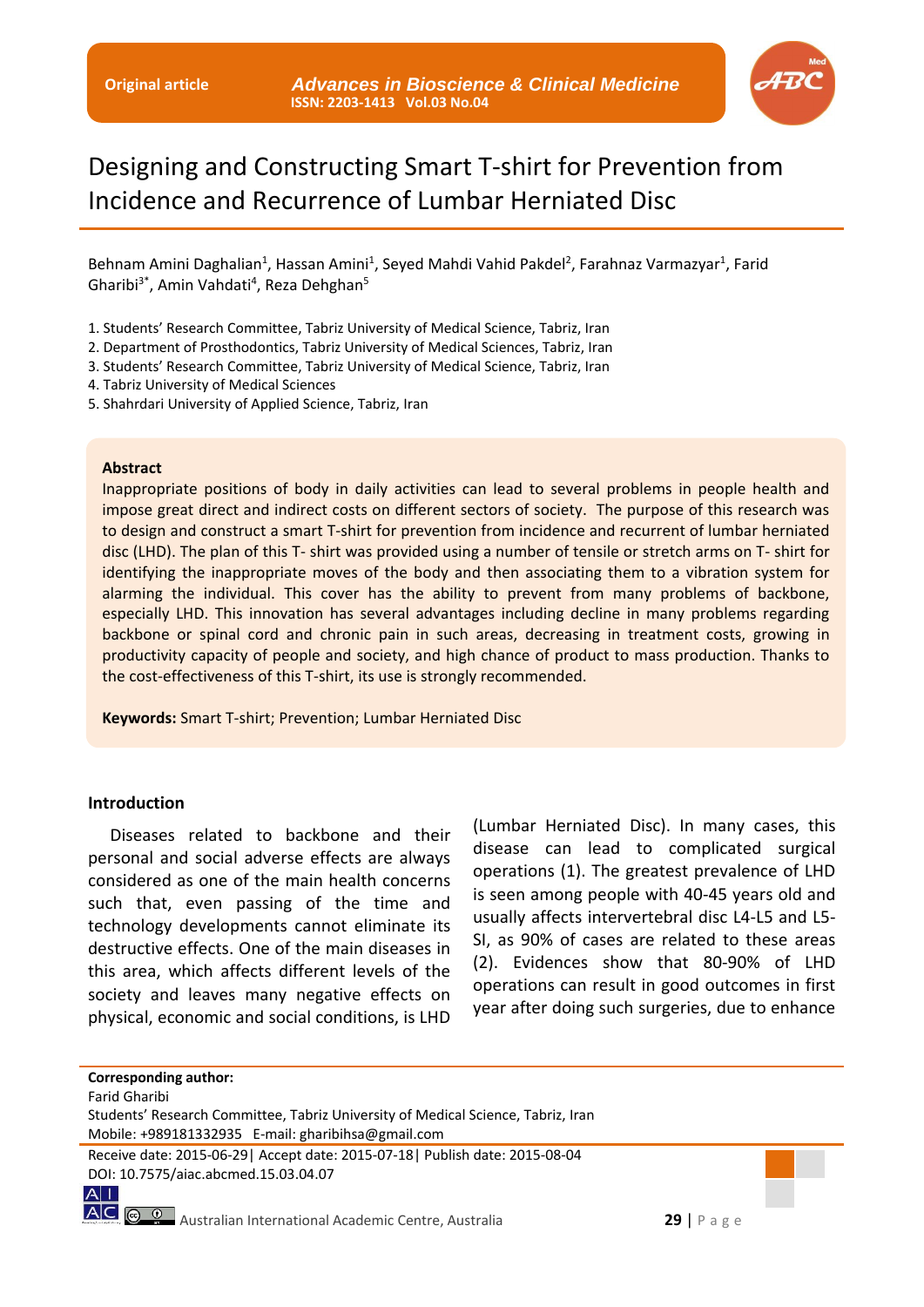

and development of treatment and surgical methods (3).

Surgical methods for LHD have significant effectiveness and can lead to suitable improvement. Nevertheless, in 10-15% of cases some inappropriate results can be seen and sciatica and back pain are sometimes continued (4, 5). Inappropriate recognitions before operation, unsuitable election of surgical candidate, inappropriate planning to operation and incomplete surgical operations can lead to defects (6).

The main point is that, after operation and treatment, remarkable part of these cases reoccurs and patients face several problems. Recurrent herniated lumber disc is one of common causes of disability and failed operations, which are seen in 5-15% of the cases (7-9). The recurrent events have been reported in 3.8-7.4% in the previous disc angle and position (9, 10).

The definitions of recurrent LDH proposed by researchers are very different. However, most of them has defined the disease as "an LHD which is created in previous loci and vertebrae after at least 6 months without any pain" (11, 12). This event is a pathological process which can lead to disability (13). According to the reports of researchers, 25% of patients experience next operations after a short period from the first operation (14).

In a study, 28% of patients experienced pain in feet and back, 12 years after operation (15) which ultimately led to pain, disability and reoperation (16). The findings of previous studies show that the symptoms, severity and disability level in recurrent LDH and primary LDH are very similar (17) and the total rate of repeated operations in these patients have been reported to be 5.2-12% (9, 10).

In addition, low back pain, which is the main cause of disability in the United States and the second cause of referring to the clinicians among people below 45, has been considered as one of the destructive effects of LDH (2). The annual rate of occurrence and prevalence rate of back pain in all life period are 5% (18) and 80%, respectively (19). Yorimitsu and colleagues showed that young people below 35, who are in best period of activity and production, suffer from severe pains after operations (20). This trend can show further social and economic destructive effects of this event.

The most valid statistics have been recently released by Spine Patient Outcome Research Trial (SPORT). These information indicate that second operations take place within the first year after operation (6% of patients), second year after operation (8% of patients) , third year after operation (9%) and forth year after operation (4%), half of which are due to recurrent LDH (21, 22).

The evidences have shown that the risk factors in recurrent LHD and even primary LHD are: defect or disability of disc itself, continual exposure to stresses from lifting things, shake or vibration, overweight and obesity, ageing, smoking, diabetes, size and height of disc, and the visibility level of hernia while operation (16, 23).

Hard and heavy activities are considered as a predictive variable in the reoccurrence of this disease, because these works require lifting objects repeatedly and also, repeated shake can have significant effect on this recurrence (16, 23). Kara et al. described inappropriate and unusual activity and nonscientific movements as important and effective factors in recurrence and repeated operations (24). Positions rang of the person in situations like sitting, walking, bending or sleeping can lead to this event or its resonating through unusual tensions or rotations. Thus, the main purpose of this study was to design and construct a smart T-shirt in order to prevent LHD and its recurrence. The Tshirt can identify inappropriate tensional

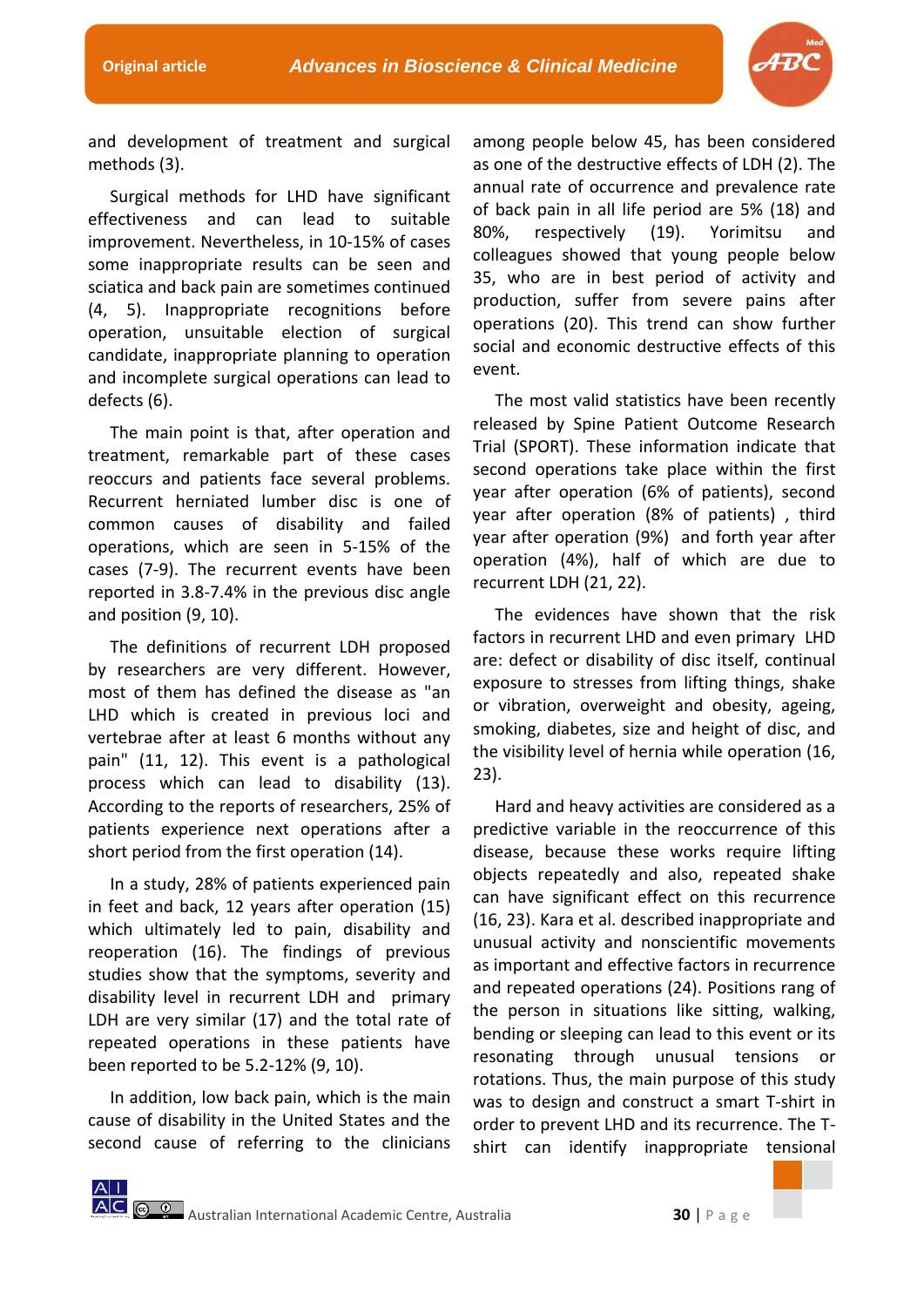

movements and, then, aware the person. The researchers declared that commercialization and extensive use of this innovation will be an effective step in preventing people from inappropriate movements, and thereby it would prevent from occurrence and reoccurrence of LDH, and also enhance health and quality of life.

## **Materials and methods**

*Design of the T-shirt*





## **Figure 1**

 The T-shirt is based on 3 essential techniques. There is a wiring arm on middle of the T-shirt in back; it will brace and activate while improper sitting or false lifting and automatically vibrate to alert the user. Next part is a back brace which will hold rods protecting back from straining inappropriate pressures while hiking or prolonged sitting. Final part consists of wide abdominal elastic

band in order to keep fitness and help slimming (Figure 1).

The structure and components of this T-shirt are as below: The system has been designed in the shape of a belt with four stretch or tensional arms. These arms are located in the back area such that two arms from sides are tied through abdomen. The cross shape of arms can be seen in the back side of the person. There is an electrical conductor wire inside these arms that reach together in a several points and these connected points have been related to a vibration system to alarm and aware the person (Figure 2).



**Figure 2**

# *Performance and technical capacities of the T-shirt*

The person can be warned through stress of the stretch or tensional arms which will activate vibration system for all inappropriate anatomical positions including sitting, bending, sleeping or any physical activity. This system, due to its rotation around the back and its protection of skeletal and muscular system of the back, is beneficial, even when lifting objects and doing other activities, and can prevent from excessive pressures to back and probable damages to its tissues (Figure 3).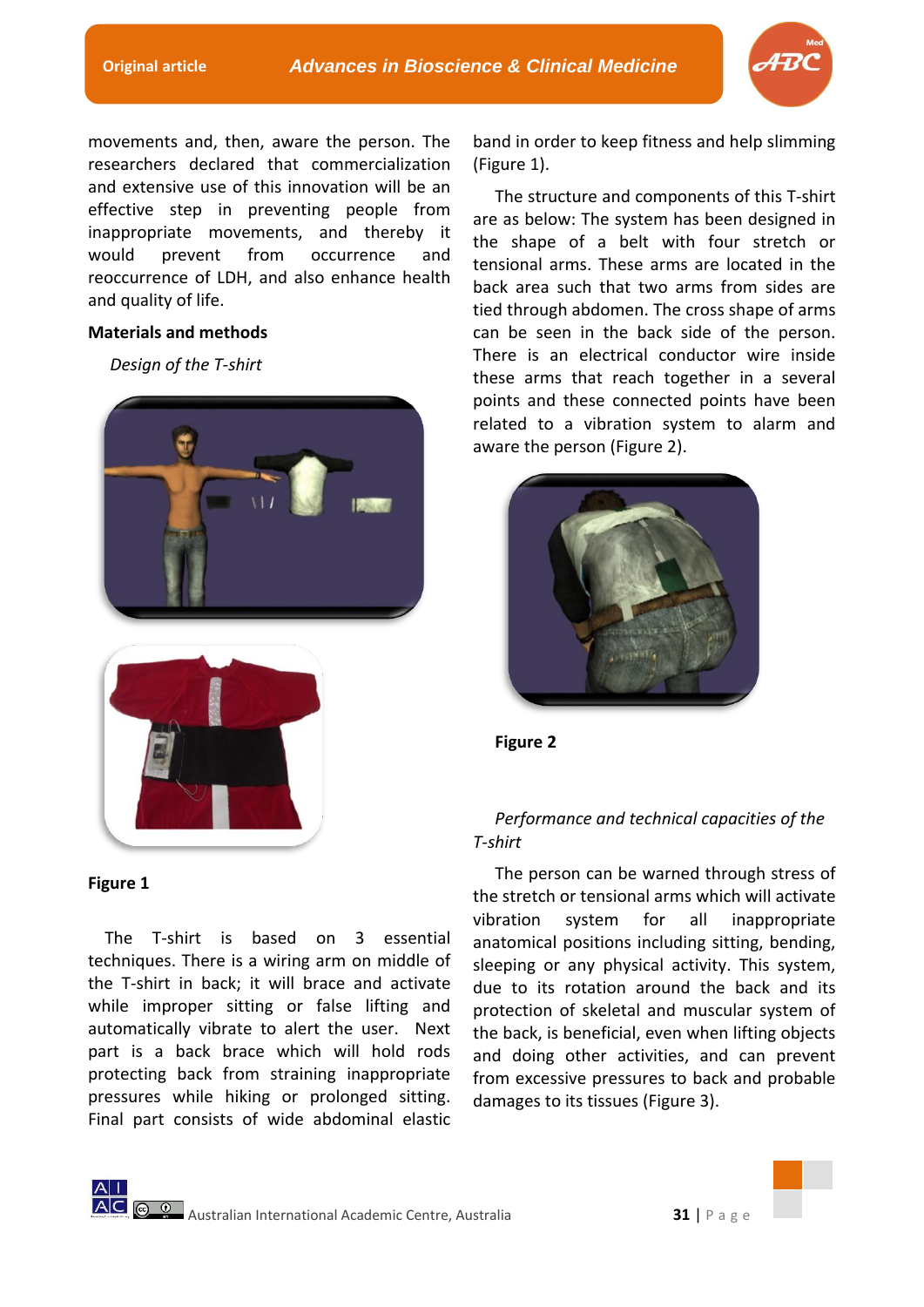

## **Results and discussion**

Researchers argue that proper use of this Tshirt, that has unique characteristics, can have many benefits for patients, health system and society. Regarding the fact that main part of LDH cases, especially in back area, is related to the inappropriate anatomical positions in daily



## **Figure 3**

life or wrong and heavy activities in work place. Thus, this system, through effective and timely recognizing inappropriate positions and then giving alarm, can be successful in preventing incorrect bending to pick up objects, and thereby in correcting these positions. Therefore, the rate of this disease both in primary and secondary (cases of recurrence) forms can be acceptably reduced, which in turns can lead to decreased burden of the

disease and treatment costs to person, families, health system and society.

On the other hand, due to the fact that these diseases are often seen in people at their age of 25-45 and have many adverse effects on physical capacities and abilities and even can cause to permanent defects and loss of productivity, using this T-shirt can be beneficial in preventing from such problems and damages to family and society. Decrease in the rate of absence from the work originating from these temporally or permanent defects and increase in productivity and economical potential are the other benefits that would result from this technology.

Moreover, this innovation, through correcting the physical positions of the individuals, can have significant effect on preventing chronic pain of the back, especially low back pain. It should be said that this T-shirt, with its special mechanism of action, can prevent effectively from other problems that are the result of inappropriate anatomical positions and movements of the person, such as, lordosis, kyphosis and scoliosis.

Undoubtedly, one of the important criteria for suitability of an invention is its reasonable cost of product, which is considered in planning of this T-shirt. This T-shirt has been produced with low cost, and the technology used in it allows us to decrease the total price of its production. Its technology is not a complicated one; yet, it has a simple, effective and efficient mechanism of action. This technology can be produced in large scales.

## Advantages:

O Avoiding chronic lower back pains in long term sitting

- o Avoiding the risk of lumber disc
- o Slimming and fitness
- o Preventing from high pressure to the spine

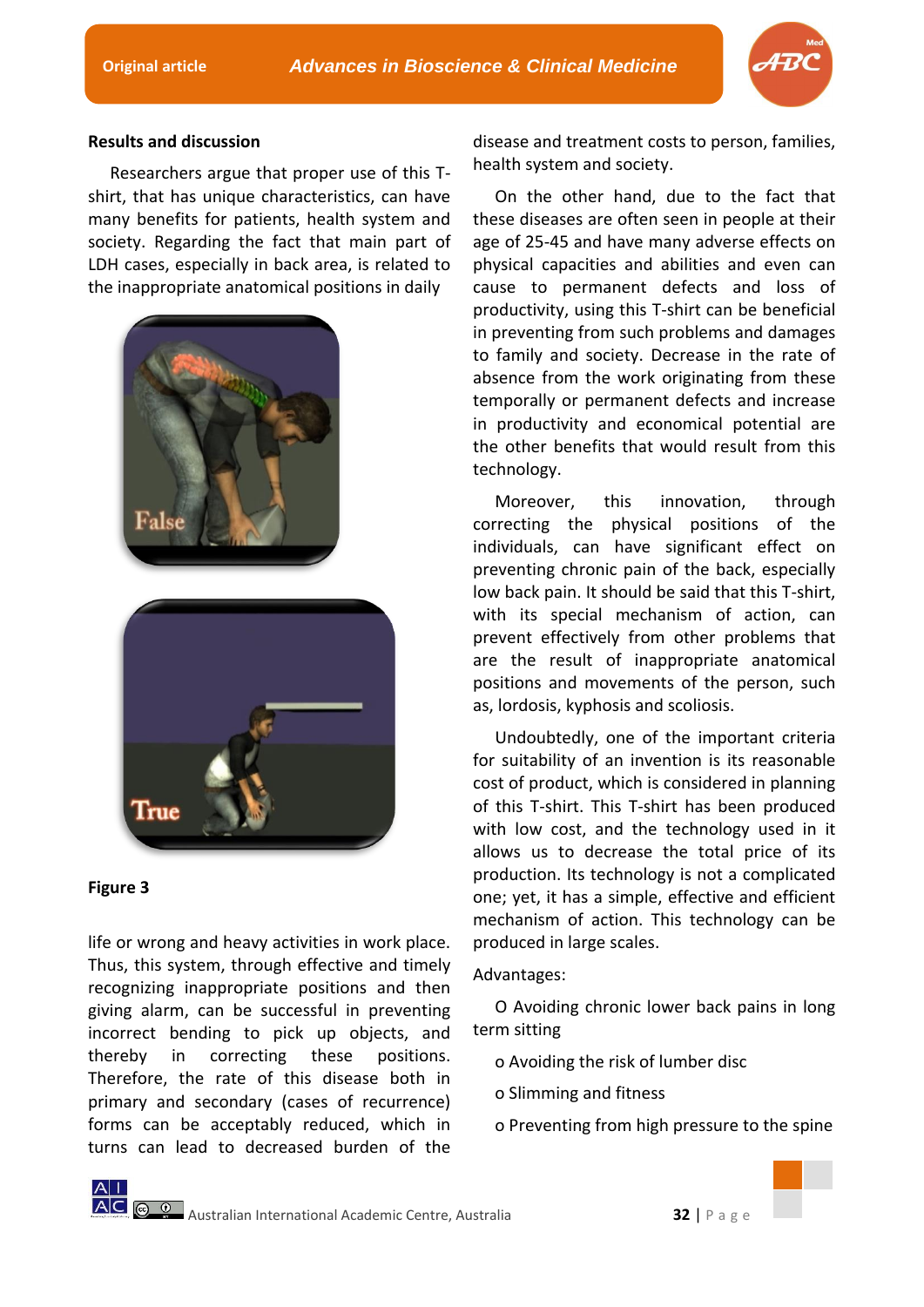

o Modifying risky behaviors of picking up objects from the floor

o Preventing from hunched bac.

o The low cost of manufacturing and marketing

o Increasing efficiency at workplace

o Preventing premature fatigue at workplace

### **Conclusion**

Smart T-shirt can prevent from problems related to backbone, and especially LDH with its recurrence. It also has significant physical, social and economic effects on community parts. Therefore, authors strongly recommend

it for those with backbone problems, also individuals who have heavy and too physical activities. Furthermore, everyone can take advantage of this invention to avoid experiencing such diseases and their side effects.

#### **Acknowledgements**

The authors would like to express their gratitude to the Deputy of Researches and Technology of Tabriz University of Medical Sciences for their intellectual and financial supports.

#### **References**

1. Swartz KR, Trost GR. Recurrent lumbar disc herniation. Neurosurg Focus. 2003;15 (3):1-4.

2. Shahbandar L, Press J. Diagnosis and Nonoperative Management of Lumbar Disk Herniation Oper Tech Sports Med. 2005;13:114-21.

3. Hanley EN, Shapiro DE. The development of low-back pain after excision of a lumbar disc. J Bone Joint Surg 1989;71:719-21.

4. Dai LY, Zhou Q, Yao WF, Shen L. Recurrent lumbar disc herniation after discectomy: outcome of repeat discectomy. Surgical Neurology. 2005;64:226-31.

5. Hu RW, Jaglal S, Axcell T, Anderson G. A population-based study of reoperations after back surgery. Spine 1997;22:2265- 71.

6. Keskimaki I, Seitsalo S, Osterman H, Rissanen P. Reoperations after lumbar disc surgery: a population-based study of regional and interspecialty variations. Spine 2000;25:1500- 8.

7. Gaston P, Marshall RW. Survival analysis is a better estimate of recurrent disc herniation. J Bone Joint Surg Br 2003;85:535-7.

8. Mobbs RJ, Newcombe RL, Chandran KN. Lumbar discectomy and the diabetic patient: Incidence and outcome. J Clin Neurosci. 2001;8:10-3.

9. Suk KS, Lee HM, Moon SH, Kim NH. Recurrent lumbar disc herniation: Results of operative management. Spine 2001;26:672-76.

10. Atlas SJ, Leller RB, Chang Y, Deyo RA, Singer DE. Surgical and nonsurgical management of sciatica secondary to a lumbar disc herniation: Five-year outcomes from the marine lumbar spine study. Spine. 2001;26:1179-87.

11. Cinotti G, Gumina S, Giannicola G, Postacchini F. Contralateral recurrent lumbar disc herniation: Results of discectomy compared with those in primary herniation. Spine 1999;24:800-6.

12. Erbayraktar S, Acar F, Tekinsoy B. Outcome analysis of reoperations after lumbar discectomies: a report of 22 patients. Kobe J Med Sci. 2002;48:33-41.